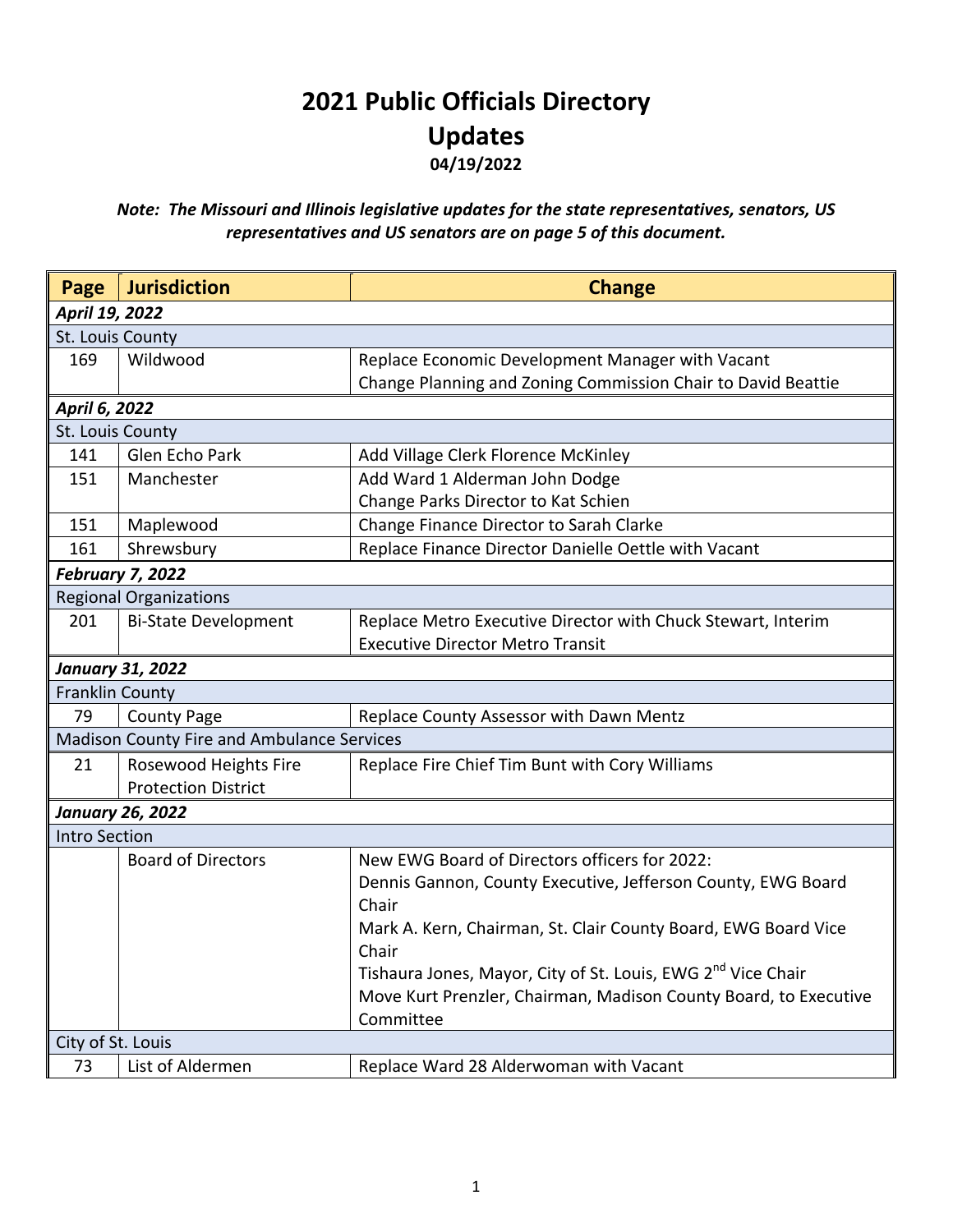| St. Louis County                             |                           |                                                                  |  |
|----------------------------------------------|---------------------------|------------------------------------------------------------------|--|
| 131                                          | <b>Black Jack</b>         | Change City Clerk to Vacant                                      |  |
| 132                                          | <b>Bridgeton</b>          | Change City Clerk to Karen Robinson                              |  |
| 135                                          | Clayton                   | Per Clayton's website, add Finance Director Karen Dilber         |  |
| 135                                          | Clarkson Valley           | Change Ward 3 Alderman Schults to Gregg Bogosian                 |  |
| 138                                          | <b>Creve Coeur</b>        | Add City Clerk Kellie Henke                                      |  |
| 140                                          | Ellisville                | Change Ward 2 Council member Linda Reel to Vacant                |  |
| 150                                          | Ladue                     | Change Finance Director to Vacant                                |  |
| 151                                          | Manchester                | Change Alderman Carl Hudson to Vacant                            |  |
|                                              |                           | Add Justin Klocke as new City Administrator                      |  |
|                                              |                           | Add Michelle Melugin as new City Clerk                           |  |
|                                              |                           | Change Economic Development and Planning and Zoning Director to  |  |
|                                              |                           | <b>Todd Streiler</b>                                             |  |
|                                              |                           | Change Public Works Director to Errol Tate                       |  |
| 152                                          | <b>Maryland Heights</b>   | Change Finance Director to Vacant                                |  |
| 155                                          | Olivette                  | Change Council member Springer to Rick Knox                      |  |
| 158                                          | <b>Richmond Heights</b>   | Change Finance Director to Cathy Malawy                          |  |
| 161                                          | Shrewsbury                | Add Elliot Brown as Acting Administrator                         |  |
| 166                                          | Vinita Park               | Remove Ward 2 Alderwoman Ora Mae Stokes                          |  |
| 167                                          | <b>Webster Groves</b>     | Change Fire Chief to Brett Ellis                                 |  |
| St. Louis County Fire and Ambulance Services |                           |                                                                  |  |
| 175                                          | Webster Groves Fire Dept. | Change Fire Chief to Brett Ellis                                 |  |
| December 7, 2021                             |                           |                                                                  |  |
| <b>Intro Section</b>                         |                           |                                                                  |  |
|                                              | <b>Board of Directors</b> | Replace Vicki Koerber, Monroe County Chaiman with Dennis         |  |
|                                              |                           | Knobloch                                                         |  |
| Monroe County                                |                           |                                                                  |  |
| 25                                           | <b>County Page</b>        | Replace Chairman Vicki Koerber with Dennis Knobloch              |  |
|                                              |                           | Replace Commissioner Dennis Knobloch with Vicki Koerber          |  |
| City of St. Louis                            |                           |                                                                  |  |
| 75                                           |                           | Replace Street Director with Betherny Williams                   |  |
| <b>Regional Organizations</b>                |                           |                                                                  |  |
| 203                                          | East-West Gateway Council | Under Executive Committee, replace Vicki Koerber with Dennis     |  |
|                                              | of Governments            | Knobloch                                                         |  |
| <b>November 23, 2021</b>                     |                           |                                                                  |  |
| St. Clair County                             |                           |                                                                  |  |
| 49                                           | Swansea                   | Change Building and Zoning Director to Joe Iliff                 |  |
| October 28, 2021                             |                           |                                                                  |  |
| St. Clair County                             |                           |                                                                  |  |
| 40                                           | East St. Louis            | Change city manager to Carlos Mayfield, email: cmayfield@cesl.us |  |
|                                              |                           | Change Community/Economic Development Director to Shaneal        |  |
|                                              |                           | Clayborne                                                        |  |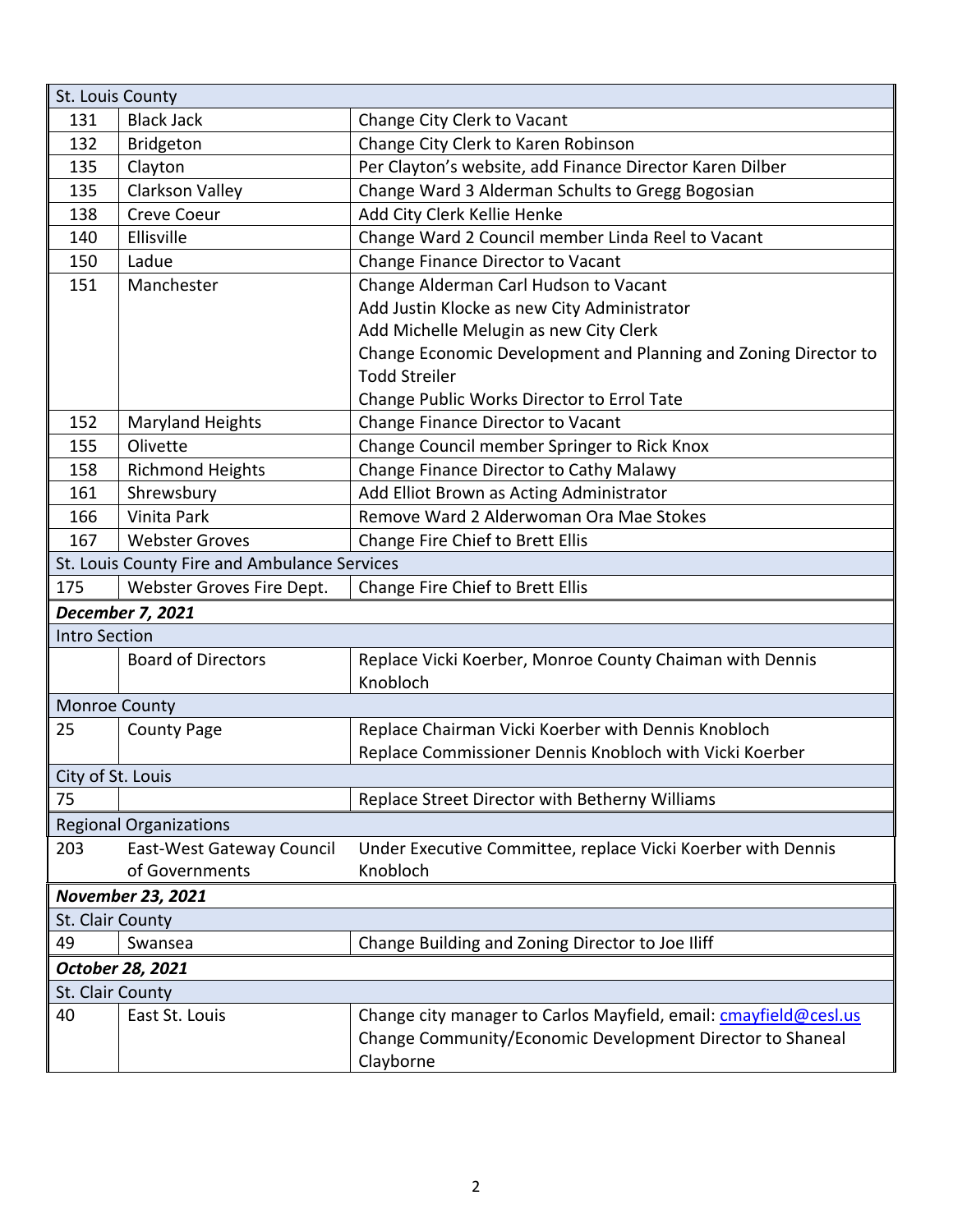| 111<br>Dardenne Prairie<br>Replace city manager with James Knowles, email:<br>jknowles@dardenneprairie.org<br>Replace economic development director with Vacant<br>O'Fallon<br>Change city clerk to Deborah Ryan, email: dryan@ofallon.mo.us<br>114<br>St. Louis County<br>132<br>Bridgeton<br>Replace City Clerk Stacey Mann with Vacant<br>150<br>Ladue<br>Change city clerk to Stacey Mann, email: smann@cityofladue-mo.gov<br>Change Finance Director to Vacant<br>151<br>Manchester<br>Change planning director to Vacant<br>Change town clerk to Dana Guyton<br>154<br>Norwood Court<br>155<br>Remove Council Member Ruth Springer<br>Olivette<br>Replace city administrator with Vacant<br>161<br>Shrewsbury<br>162<br>Town and Country<br>Change mayor email to tcmayor@town-and-country<br>Replace economic development director with Vacant<br><b>University City</b><br>163<br>September 29, 2021<br><b>Intro Section</b><br><b>Board of Directors</b><br>Replace Mike Walters, Madison County, with David Schwind,<br><b>Madison County</b><br>September 22, 2021<br>St. Louis County<br>129<br><b>Bellefontaine Neighbors</b><br>Change City Clerk Fran Stevens to Vacant<br>Remove Finance Director Janet Watson<br>135<br>Clayton<br>136<br><b>Country Club Hills</b><br>Change City Clerk Rowena Hollins to Vacant<br>Maryland Heights<br>152<br>Remove Finance Director Dave Watson<br>165<br>Velda City<br>Replace both Ward 1 Aldermen with Tony Easterly and Carole Mathis<br>September 2, 2021<br><b>Regional Organizations</b><br>204<br>Focus St. Louis<br><b>Executive Board Changes:</b><br>Amy Shaw (Nine Network), Chair<br>Johnny Wang (Enterprise Holdings), Executive Vice Chair<br>Jason Carter (UNCOMN), Vice Chair<br>Maria Briggs (USB Financial), Treasurer<br>Dr. Karen Hall (St. Louis University), Secretary<br>Remove Director of Learning position<br><b>August 24, 2021</b> | St. Charles County |  |  |  |  |
|----------------------------------------------------------------------------------------------------------------------------------------------------------------------------------------------------------------------------------------------------------------------------------------------------------------------------------------------------------------------------------------------------------------------------------------------------------------------------------------------------------------------------------------------------------------------------------------------------------------------------------------------------------------------------------------------------------------------------------------------------------------------------------------------------------------------------------------------------------------------------------------------------------------------------------------------------------------------------------------------------------------------------------------------------------------------------------------------------------------------------------------------------------------------------------------------------------------------------------------------------------------------------------------------------------------------------------------------------------------------------------------------------------------------------------------------------------------------------------------------------------------------------------------------------------------------------------------------------------------------------------------------------------------------------------------------------------------------------------------------------------------------------------------------------------------------------------------------------------------------------------------------------------------------|--------------------|--|--|--|--|
|                                                                                                                                                                                                                                                                                                                                                                                                                                                                                                                                                                                                                                                                                                                                                                                                                                                                                                                                                                                                                                                                                                                                                                                                                                                                                                                                                                                                                                                                                                                                                                                                                                                                                                                                                                                                                                                                                                                      |                    |  |  |  |  |
|                                                                                                                                                                                                                                                                                                                                                                                                                                                                                                                                                                                                                                                                                                                                                                                                                                                                                                                                                                                                                                                                                                                                                                                                                                                                                                                                                                                                                                                                                                                                                                                                                                                                                                                                                                                                                                                                                                                      |                    |  |  |  |  |
|                                                                                                                                                                                                                                                                                                                                                                                                                                                                                                                                                                                                                                                                                                                                                                                                                                                                                                                                                                                                                                                                                                                                                                                                                                                                                                                                                                                                                                                                                                                                                                                                                                                                                                                                                                                                                                                                                                                      |                    |  |  |  |  |
|                                                                                                                                                                                                                                                                                                                                                                                                                                                                                                                                                                                                                                                                                                                                                                                                                                                                                                                                                                                                                                                                                                                                                                                                                                                                                                                                                                                                                                                                                                                                                                                                                                                                                                                                                                                                                                                                                                                      |                    |  |  |  |  |
|                                                                                                                                                                                                                                                                                                                                                                                                                                                                                                                                                                                                                                                                                                                                                                                                                                                                                                                                                                                                                                                                                                                                                                                                                                                                                                                                                                                                                                                                                                                                                                                                                                                                                                                                                                                                                                                                                                                      |                    |  |  |  |  |
|                                                                                                                                                                                                                                                                                                                                                                                                                                                                                                                                                                                                                                                                                                                                                                                                                                                                                                                                                                                                                                                                                                                                                                                                                                                                                                                                                                                                                                                                                                                                                                                                                                                                                                                                                                                                                                                                                                                      |                    |  |  |  |  |
|                                                                                                                                                                                                                                                                                                                                                                                                                                                                                                                                                                                                                                                                                                                                                                                                                                                                                                                                                                                                                                                                                                                                                                                                                                                                                                                                                                                                                                                                                                                                                                                                                                                                                                                                                                                                                                                                                                                      |                    |  |  |  |  |
|                                                                                                                                                                                                                                                                                                                                                                                                                                                                                                                                                                                                                                                                                                                                                                                                                                                                                                                                                                                                                                                                                                                                                                                                                                                                                                                                                                                                                                                                                                                                                                                                                                                                                                                                                                                                                                                                                                                      |                    |  |  |  |  |
|                                                                                                                                                                                                                                                                                                                                                                                                                                                                                                                                                                                                                                                                                                                                                                                                                                                                                                                                                                                                                                                                                                                                                                                                                                                                                                                                                                                                                                                                                                                                                                                                                                                                                                                                                                                                                                                                                                                      |                    |  |  |  |  |
|                                                                                                                                                                                                                                                                                                                                                                                                                                                                                                                                                                                                                                                                                                                                                                                                                                                                                                                                                                                                                                                                                                                                                                                                                                                                                                                                                                                                                                                                                                                                                                                                                                                                                                                                                                                                                                                                                                                      |                    |  |  |  |  |
|                                                                                                                                                                                                                                                                                                                                                                                                                                                                                                                                                                                                                                                                                                                                                                                                                                                                                                                                                                                                                                                                                                                                                                                                                                                                                                                                                                                                                                                                                                                                                                                                                                                                                                                                                                                                                                                                                                                      |                    |  |  |  |  |
|                                                                                                                                                                                                                                                                                                                                                                                                                                                                                                                                                                                                                                                                                                                                                                                                                                                                                                                                                                                                                                                                                                                                                                                                                                                                                                                                                                                                                                                                                                                                                                                                                                                                                                                                                                                                                                                                                                                      |                    |  |  |  |  |
|                                                                                                                                                                                                                                                                                                                                                                                                                                                                                                                                                                                                                                                                                                                                                                                                                                                                                                                                                                                                                                                                                                                                                                                                                                                                                                                                                                                                                                                                                                                                                                                                                                                                                                                                                                                                                                                                                                                      |                    |  |  |  |  |
|                                                                                                                                                                                                                                                                                                                                                                                                                                                                                                                                                                                                                                                                                                                                                                                                                                                                                                                                                                                                                                                                                                                                                                                                                                                                                                                                                                                                                                                                                                                                                                                                                                                                                                                                                                                                                                                                                                                      |                    |  |  |  |  |
|                                                                                                                                                                                                                                                                                                                                                                                                                                                                                                                                                                                                                                                                                                                                                                                                                                                                                                                                                                                                                                                                                                                                                                                                                                                                                                                                                                                                                                                                                                                                                                                                                                                                                                                                                                                                                                                                                                                      |                    |  |  |  |  |
|                                                                                                                                                                                                                                                                                                                                                                                                                                                                                                                                                                                                                                                                                                                                                                                                                                                                                                                                                                                                                                                                                                                                                                                                                                                                                                                                                                                                                                                                                                                                                                                                                                                                                                                                                                                                                                                                                                                      |                    |  |  |  |  |
|                                                                                                                                                                                                                                                                                                                                                                                                                                                                                                                                                                                                                                                                                                                                                                                                                                                                                                                                                                                                                                                                                                                                                                                                                                                                                                                                                                                                                                                                                                                                                                                                                                                                                                                                                                                                                                                                                                                      |                    |  |  |  |  |
|                                                                                                                                                                                                                                                                                                                                                                                                                                                                                                                                                                                                                                                                                                                                                                                                                                                                                                                                                                                                                                                                                                                                                                                                                                                                                                                                                                                                                                                                                                                                                                                                                                                                                                                                                                                                                                                                                                                      |                    |  |  |  |  |
|                                                                                                                                                                                                                                                                                                                                                                                                                                                                                                                                                                                                                                                                                                                                                                                                                                                                                                                                                                                                                                                                                                                                                                                                                                                                                                                                                                                                                                                                                                                                                                                                                                                                                                                                                                                                                                                                                                                      |                    |  |  |  |  |
|                                                                                                                                                                                                                                                                                                                                                                                                                                                                                                                                                                                                                                                                                                                                                                                                                                                                                                                                                                                                                                                                                                                                                                                                                                                                                                                                                                                                                                                                                                                                                                                                                                                                                                                                                                                                                                                                                                                      |                    |  |  |  |  |
|                                                                                                                                                                                                                                                                                                                                                                                                                                                                                                                                                                                                                                                                                                                                                                                                                                                                                                                                                                                                                                                                                                                                                                                                                                                                                                                                                                                                                                                                                                                                                                                                                                                                                                                                                                                                                                                                                                                      |                    |  |  |  |  |
|                                                                                                                                                                                                                                                                                                                                                                                                                                                                                                                                                                                                                                                                                                                                                                                                                                                                                                                                                                                                                                                                                                                                                                                                                                                                                                                                                                                                                                                                                                                                                                                                                                                                                                                                                                                                                                                                                                                      |                    |  |  |  |  |
|                                                                                                                                                                                                                                                                                                                                                                                                                                                                                                                                                                                                                                                                                                                                                                                                                                                                                                                                                                                                                                                                                                                                                                                                                                                                                                                                                                                                                                                                                                                                                                                                                                                                                                                                                                                                                                                                                                                      |                    |  |  |  |  |
|                                                                                                                                                                                                                                                                                                                                                                                                                                                                                                                                                                                                                                                                                                                                                                                                                                                                                                                                                                                                                                                                                                                                                                                                                                                                                                                                                                                                                                                                                                                                                                                                                                                                                                                                                                                                                                                                                                                      |                    |  |  |  |  |
|                                                                                                                                                                                                                                                                                                                                                                                                                                                                                                                                                                                                                                                                                                                                                                                                                                                                                                                                                                                                                                                                                                                                                                                                                                                                                                                                                                                                                                                                                                                                                                                                                                                                                                                                                                                                                                                                                                                      |                    |  |  |  |  |
|                                                                                                                                                                                                                                                                                                                                                                                                                                                                                                                                                                                                                                                                                                                                                                                                                                                                                                                                                                                                                                                                                                                                                                                                                                                                                                                                                                                                                                                                                                                                                                                                                                                                                                                                                                                                                                                                                                                      |                    |  |  |  |  |
|                                                                                                                                                                                                                                                                                                                                                                                                                                                                                                                                                                                                                                                                                                                                                                                                                                                                                                                                                                                                                                                                                                                                                                                                                                                                                                                                                                                                                                                                                                                                                                                                                                                                                                                                                                                                                                                                                                                      |                    |  |  |  |  |
|                                                                                                                                                                                                                                                                                                                                                                                                                                                                                                                                                                                                                                                                                                                                                                                                                                                                                                                                                                                                                                                                                                                                                                                                                                                                                                                                                                                                                                                                                                                                                                                                                                                                                                                                                                                                                                                                                                                      |                    |  |  |  |  |
|                                                                                                                                                                                                                                                                                                                                                                                                                                                                                                                                                                                                                                                                                                                                                                                                                                                                                                                                                                                                                                                                                                                                                                                                                                                                                                                                                                                                                                                                                                                                                                                                                                                                                                                                                                                                                                                                                                                      |                    |  |  |  |  |
|                                                                                                                                                                                                                                                                                                                                                                                                                                                                                                                                                                                                                                                                                                                                                                                                                                                                                                                                                                                                                                                                                                                                                                                                                                                                                                                                                                                                                                                                                                                                                                                                                                                                                                                                                                                                                                                                                                                      |                    |  |  |  |  |
|                                                                                                                                                                                                                                                                                                                                                                                                                                                                                                                                                                                                                                                                                                                                                                                                                                                                                                                                                                                                                                                                                                                                                                                                                                                                                                                                                                                                                                                                                                                                                                                                                                                                                                                                                                                                                                                                                                                      |                    |  |  |  |  |
|                                                                                                                                                                                                                                                                                                                                                                                                                                                                                                                                                                                                                                                                                                                                                                                                                                                                                                                                                                                                                                                                                                                                                                                                                                                                                                                                                                                                                                                                                                                                                                                                                                                                                                                                                                                                                                                                                                                      |                    |  |  |  |  |
|                                                                                                                                                                                                                                                                                                                                                                                                                                                                                                                                                                                                                                                                                                                                                                                                                                                                                                                                                                                                                                                                                                                                                                                                                                                                                                                                                                                                                                                                                                                                                                                                                                                                                                                                                                                                                                                                                                                      |                    |  |  |  |  |
|                                                                                                                                                                                                                                                                                                                                                                                                                                                                                                                                                                                                                                                                                                                                                                                                                                                                                                                                                                                                                                                                                                                                                                                                                                                                                                                                                                                                                                                                                                                                                                                                                                                                                                                                                                                                                                                                                                                      |                    |  |  |  |  |
| Jefferson County                                                                                                                                                                                                                                                                                                                                                                                                                                                                                                                                                                                                                                                                                                                                                                                                                                                                                                                                                                                                                                                                                                                                                                                                                                                                                                                                                                                                                                                                                                                                                                                                                                                                                                                                                                                                                                                                                                     |                    |  |  |  |  |
| 100<br>Pevely<br>Replace City Administrator Nathan Schauf with Interim City                                                                                                                                                                                                                                                                                                                                                                                                                                                                                                                                                                                                                                                                                                                                                                                                                                                                                                                                                                                                                                                                                                                                                                                                                                                                                                                                                                                                                                                                                                                                                                                                                                                                                                                                                                                                                                          |                    |  |  |  |  |
| Administrator Wade Amsden                                                                                                                                                                                                                                                                                                                                                                                                                                                                                                                                                                                                                                                                                                                                                                                                                                                                                                                                                                                                                                                                                                                                                                                                                                                                                                                                                                                                                                                                                                                                                                                                                                                                                                                                                                                                                                                                                            |                    |  |  |  |  |
| St. Charles County                                                                                                                                                                                                                                                                                                                                                                                                                                                                                                                                                                                                                                                                                                                                                                                                                                                                                                                                                                                                                                                                                                                                                                                                                                                                                                                                                                                                                                                                                                                                                                                                                                                                                                                                                                                                                                                                                                   |                    |  |  |  |  |
| O'Fallon<br>Change police chief to Acting Police Chief John Neske<br>114                                                                                                                                                                                                                                                                                                                                                                                                                                                                                                                                                                                                                                                                                                                                                                                                                                                                                                                                                                                                                                                                                                                                                                                                                                                                                                                                                                                                                                                                                                                                                                                                                                                                                                                                                                                                                                             |                    |  |  |  |  |
| St. Louis County                                                                                                                                                                                                                                                                                                                                                                                                                                                                                                                                                                                                                                                                                                                                                                                                                                                                                                                                                                                                                                                                                                                                                                                                                                                                                                                                                                                                                                                                                                                                                                                                                                                                                                                                                                                                                                                                                                     |                    |  |  |  |  |
| 132<br>Brentwood<br>Remove Lisa Koerkenmeier, Director of Planning, and replace with<br><b>Whitley Kelly</b>                                                                                                                                                                                                                                                                                                                                                                                                                                                                                                                                                                                                                                                                                                                                                                                                                                                                                                                                                                                                                                                                                                                                                                                                                                                                                                                                                                                                                                                                                                                                                                                                                                                                                                                                                                                                         |                    |  |  |  |  |
| Remove Planning and Economic Development Director position<br>137<br>Crestwood                                                                                                                                                                                                                                                                                                                                                                                                                                                                                                                                                                                                                                                                                                                                                                                                                                                                                                                                                                                                                                                                                                                                                                                                                                                                                                                                                                                                                                                                                                                                                                                                                                                                                                                                                                                                                                       |                    |  |  |  |  |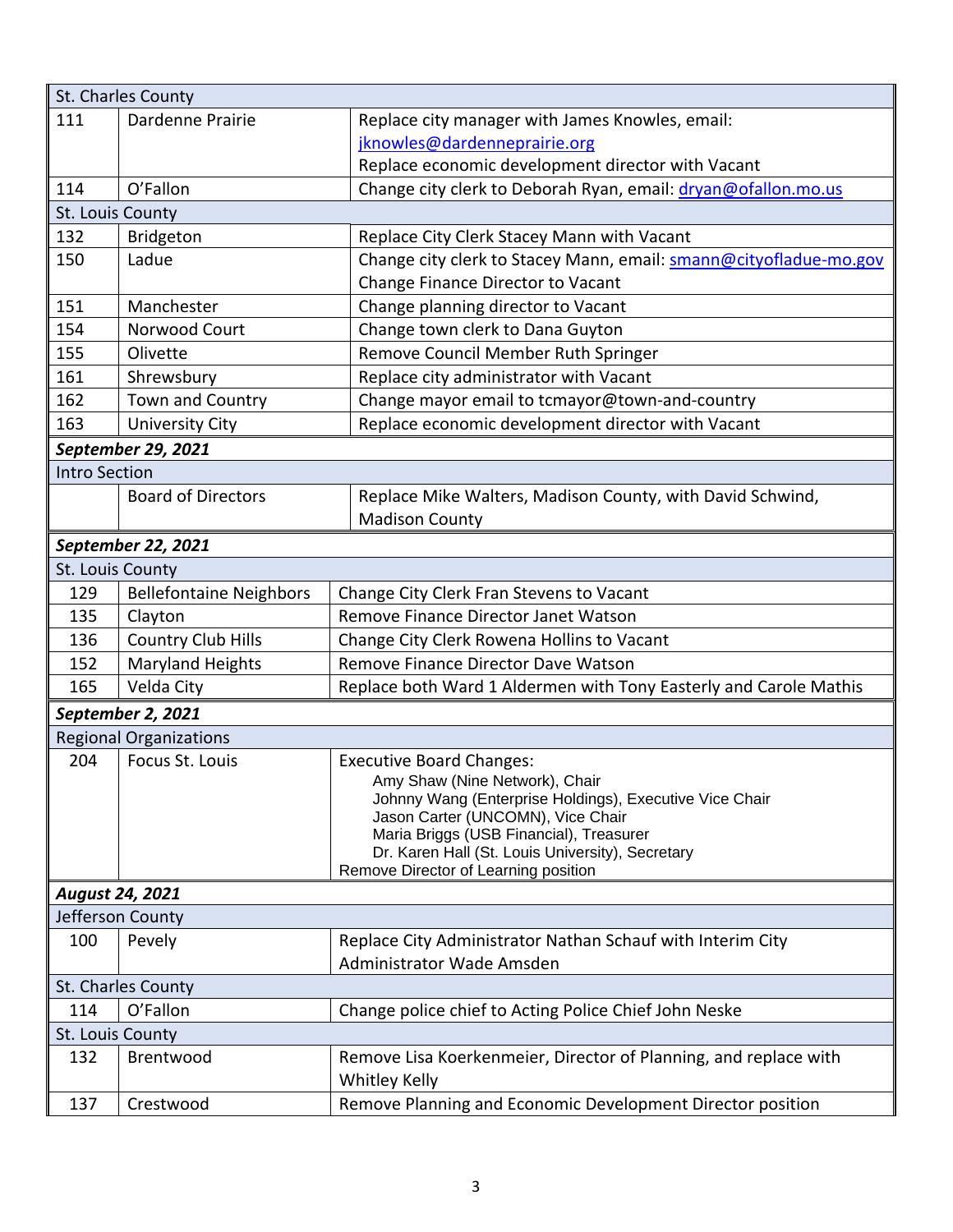| 138                   | <b>Creve Coeur</b>                            | Remove Whitney Kelly, City Planner and replace with Vacant              |  |  |
|-----------------------|-----------------------------------------------|-------------------------------------------------------------------------|--|--|
|                       |                                               | Remove Deborah Ryan, City Clerk, and replace with Vacant                |  |  |
| 156                   | Overland                                      | Replace Kirby Barnard, Director of Community Development, with Kadi     |  |  |
|                       |                                               | Sanders                                                                 |  |  |
|                       | <b>Regional Organizations</b>                 |                                                                         |  |  |
| 229                   | United Way                                    | Remove Ed Bryant, Stakeholder Engagement                                |  |  |
|                       | <b>August 19, 2021</b>                        |                                                                         |  |  |
| St. Louis County      |                                               |                                                                         |  |  |
| 145                   | <b>Green Park</b>                             | Replace "Vacant" in Ward 1 with Michael Broughton                       |  |  |
| 151                   | Maplewood                                     | Add City Manager to Michael Reese                                       |  |  |
|                       |                                               | Remove "City Manager" from Anthony Traxler's title                      |  |  |
|                       |                                               | Remove (Interim) from Anthony Traxler's name                            |  |  |
| 165                   | Velda Village Hills                           | Change website to veldavillagehills.us                                  |  |  |
|                       | <b>August 10, 2021</b>                        |                                                                         |  |  |
|                       | <b>Regional Organizations</b>                 |                                                                         |  |  |
| 227                   | Southwestern Illinois                         | Change Executive Officers to:                                           |  |  |
|                       | <b>Flood Prevention District</b>              | John Conrad, President                                                  |  |  |
|                       | Council                                       | Max Merz III, Vice President                                            |  |  |
|                       |                                               | Debra Moore, Secretary/Treasurer                                        |  |  |
|                       |                                               | Remove Jeremy Plank                                                     |  |  |
|                       | August 6, 2021                                |                                                                         |  |  |
| St. Clair County      |                                               |                                                                         |  |  |
| 38                    | Caseyville                                    | Replace Trustee Gary Wasser with Tony Alvarez                           |  |  |
| <b>August 5, 2021</b> |                                               |                                                                         |  |  |
| St. Louis County      |                                               |                                                                         |  |  |
| 135                   | Clayton                                       | Replace Ward 3 vacant position with Gary Feder.                         |  |  |
| 142                   | Ferguson                                      | Replace police chief with Frank McCall.                                 |  |  |
| 151                   | Manchester                                    | Remove city administrator Larry Perney. Add City Clerk Justin Klocke as |  |  |
|                       |                                               | acting city administrator.                                              |  |  |
| 151                   | Maplewood                                     | Replace Ward 2 vacant position with Eric Page.                          |  |  |
| 154                   | Norwood Court                                 | Remove town clerk Mintha Thomas. Add Attorney Dennis Callahan as        |  |  |
|                       |                                               | acting town clerk.                                                      |  |  |
| <b>August 2, 2021</b> |                                               |                                                                         |  |  |
|                       | <b>Madison County School Districts</b>        |                                                                         |  |  |
| 22                    | Edwardsville School                           | Replace superintendent with Dr. Patrick Shelton                         |  |  |
|                       | District #7                                   |                                                                         |  |  |
| St. Clair County      |                                               |                                                                         |  |  |
| 36                    | <b>Belleville</b>                             | Replace city engineer with Sal Elkott                                   |  |  |
|                       |                                               | Replace fire chief with JP Penet                                        |  |  |
|                       | St. Clair County Fire and Ambulance Districts |                                                                         |  |  |
| 50                    | Belleville Fire Dept.                         | Replace fire chief with JP Penet                                        |  |  |
|                       | Jefferson County                              |                                                                         |  |  |
| 99                    | Olympian Village                              | Change city clerk email to ovcityclerk@outlook.com.                     |  |  |

**Please check back here often to see additional revisions.**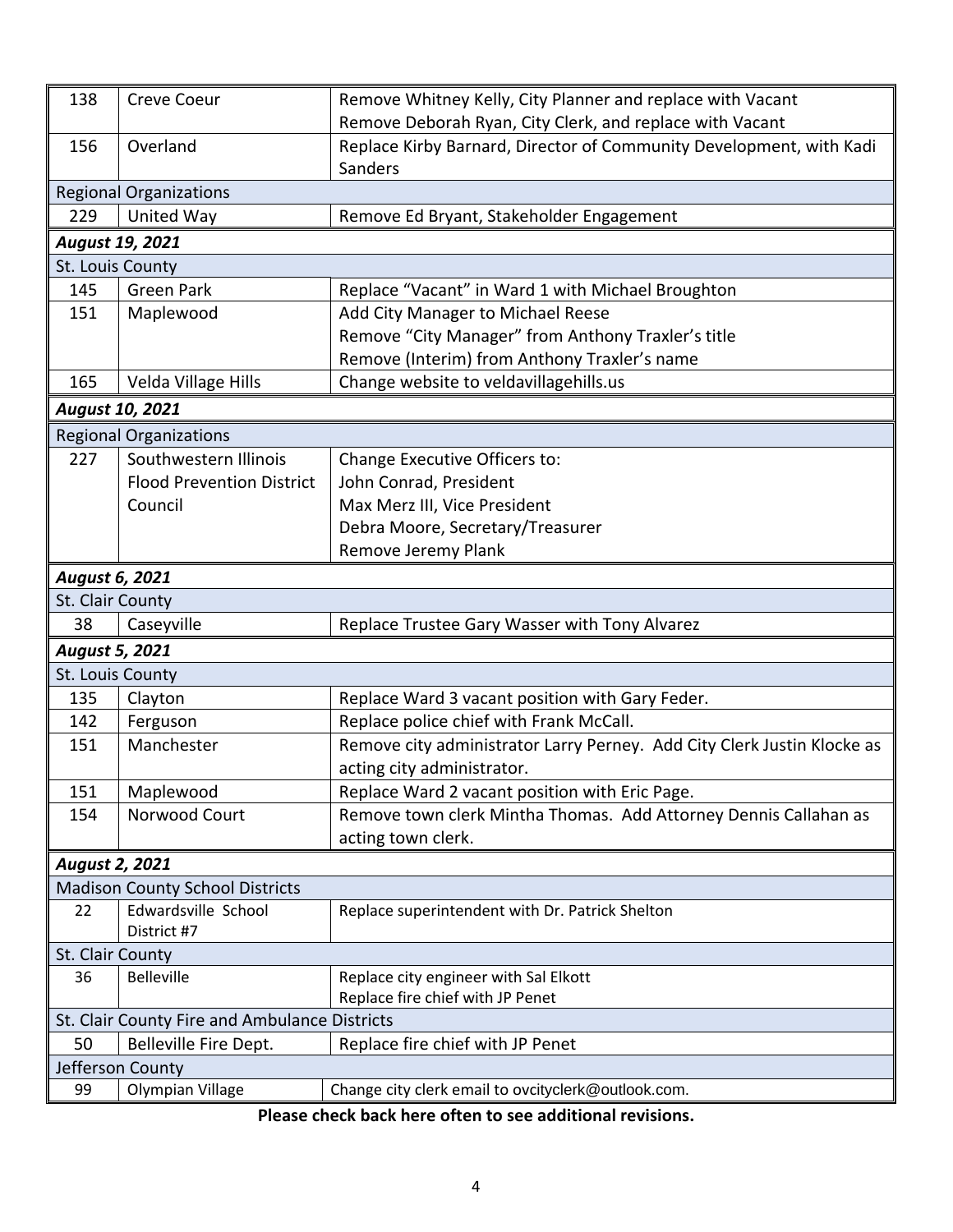## **2021 Public Officials Directory Legislative Updates 02/01/2022**

| Page | <b>Jurisdiction</b>                                                      | <b>Change</b>                                                       |  |
|------|--------------------------------------------------------------------------|---------------------------------------------------------------------|--|
|      | <b>February 01, 2022</b>                                                 |                                                                     |  |
|      | <b>Illinois State Officials</b>                                          |                                                                     |  |
| 59   | Lieutenant Governor                                                      | Add email: <i>Itgovstratton@illinois.gov</i>                        |  |
|      |                                                                          | Change website to:                                                  |  |
|      |                                                                          | http://www2.illinois.gov/agencies/agency.ltgov.html<br>Remove email |  |
| 59   | <b>State Treasurer</b><br><b>Illinois State House of Representatives</b> |                                                                     |  |
| 63   | District 114                                                             | Change Springfield address to 632 Capitol Bldg.                     |  |
|      | U.S. House of Representatives - Illinois                                 |                                                                     |  |
| 69   | 13 <sup>th</sup> District                                                | Add "Joint Committee of Congress on Library" and "Modernization of  |  |
|      |                                                                          | Congress" to Committees list                                        |  |
|      | <b>Missouri State Officials</b>                                          |                                                                     |  |
| 179  | Governor                                                                 | Add Chief of Staff Aaron Willard                                    |  |
| 179  | Lieutenant Governor                                                      | Add Chief of Staff Adam Gresham at adam.gresham@Itgov.mo.gov        |  |
| 179  | Secretary of State                                                       | Change Jay Ashcroft to John R. Ashcroft                             |  |
|      | <b>Missouri State House of Representatives</b>                           |                                                                     |  |
| 183  | District 61                                                              | Change representative to Vacant                                     |  |
|      |                                                                          | Remove email                                                        |  |
|      |                                                                          | Change Legislative Assistant to TC Farrar                           |  |
| 183  | District 65                                                              | Change representative to Vacant                                     |  |
|      |                                                                          | Remove email                                                        |  |
| 183  | District 66                                                              | Change representative to Marlene Terry                              |  |
|      |                                                                          | Change Room # to 105-I                                              |  |
|      |                                                                          | Change email to marlene.terry@house.mo.gov                          |  |
|      |                                                                          | Change Legislative Assistant to Joyce Jamison                       |  |
| 184  | District 67                                                              | Change representative to Neil Smith                                 |  |
|      |                                                                          | Change Room # to 105-E                                              |  |
|      |                                                                          | Change email to neil.smith@house.mo.gov                             |  |
|      |                                                                          | Change Legislative Assistant to Marilyn Degenhardt                  |  |
| 184  |                                                                          |                                                                     |  |
|      | District 68                                                              | Change Room # to 130-DB                                             |  |
| 184  | District 69                                                              | Change Room # to 109-B                                              |  |
|      |                                                                          | Change Legislative Assistant to Michelle Dawson                     |  |
| 184  | District 71                                                              | Change Room # to 103-BC                                             |  |
|      |                                                                          | Change Legislative Assistant to Matt Heskamp                        |  |
| 184  | District 73                                                              | Change Legislative Assistant to Nathan James                        |  |
| 184  | District 74                                                              | Change Room # to 105-G                                              |  |
|      |                                                                          | Change Legislative Assistant to Rowland Howard                      |  |
| 185  | District 75                                                              | Change Room # to 130-DA                                             |  |
|      |                                                                          | Change Legislative Assistant to Rita Simpson                        |  |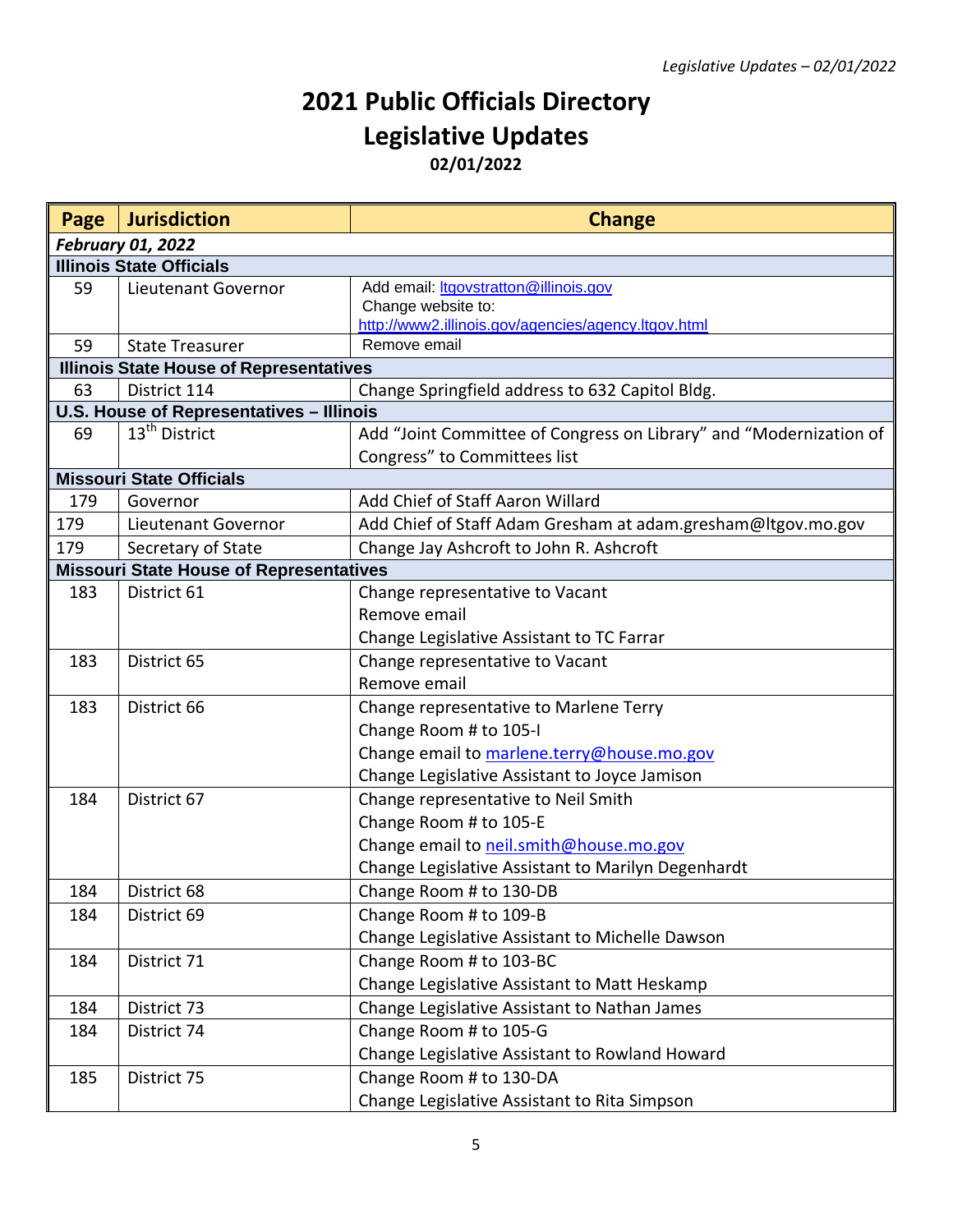| 185 | District 76 | Change representative to Marlon Anderson                  |
|-----|-------------|-----------------------------------------------------------|
|     |             | Change Room # to 135-BC                                   |
|     |             | Change email to marlon.anderson@house.mo.gov              |
|     |             | Change Legislative Assistant to Jill Ott                  |
| 185 | District 77 | Change representative to Kimberly-Ann Collins             |
|     |             | Change Room # to 101-G                                    |
|     |             | Change email to Kimberly-ann.collins@house.mo.gov         |
|     |             | Remove Legislative Assistant                              |
| 185 | District 78 | Change Room # to 135-BB                                   |
| 185 | District 79 | Change Legislative Assistant to Isaac Baker               |
| 185 | District 80 | Change Room # to 101-B                                    |
|     |             | Change Legislative Assistant to Madison Wiseman           |
| 185 | District 81 | Change Legislative Assistant to Shelly St. Clair          |
| 185 | District 82 | Change Legislative Assistanat to Chelle Hentges           |
| 186 | District 83 | Change representative to Jo Doll                          |
|     |             | Change Room # to 109-I                                    |
|     |             | Change email to jo.doll@house.mo.gov                      |
|     |             | Change Legislative Assistant to Brandon Hemmelgam         |
| 186 | District 84 | Change Room # to 109-AA                                   |
|     |             | Change Legislative Assistant to Cherie Diemler            |
| 186 | District 85 | Change Room # to 130-DC                                   |
|     |             | Change Legislative Assistant to Reece Ellis               |
| 186 | District 86 | Change representative to Joe Adams                        |
|     |             | Change Room # to 103-BA                                   |
|     |             | Change email to joe.adams@house.mo.gov                    |
|     |             | Change Legislative Assistant to Jaime Walz                |
| 186 | District 88 | Change Legislative Assistant to Anne Ogier                |
| 186 | District 89 | Change Room # to 302-A                                    |
| 186 | District 90 | Change representative to Barbara Phifer                   |
|     |             | Change Room # to 109-I                                    |
|     |             | Change email to Barbara.phifer@house.mo.gov               |
|     |             | Change Legislative Assistant to Ben Murray                |
| 187 | District 91 | Change Room # to 101-C                                    |
|     |             | Change Area Covered to parts of St. Louis City and County |
| 187 | District 92 | Change representative to Michael Burton                   |
|     |             | Change Room # to 109-D                                    |
|     |             | Change email to Michael.burton@house.mo.gov               |
|     |             | Remove Legislative Assistant                              |
|     |             | Change Area Covered to St. Louis County                   |
| 187 | District 93 | Change representative to Bridget Walsh Moore              |
|     |             | Change Room # to 105-D                                    |
|     |             | Change email to bridget.walshmoore@house.mo.gov           |
|     |             | Change Legislative Assistant to Shelly St. Clair          |
| 187 | District 94 | Change Room # to 407-B                                    |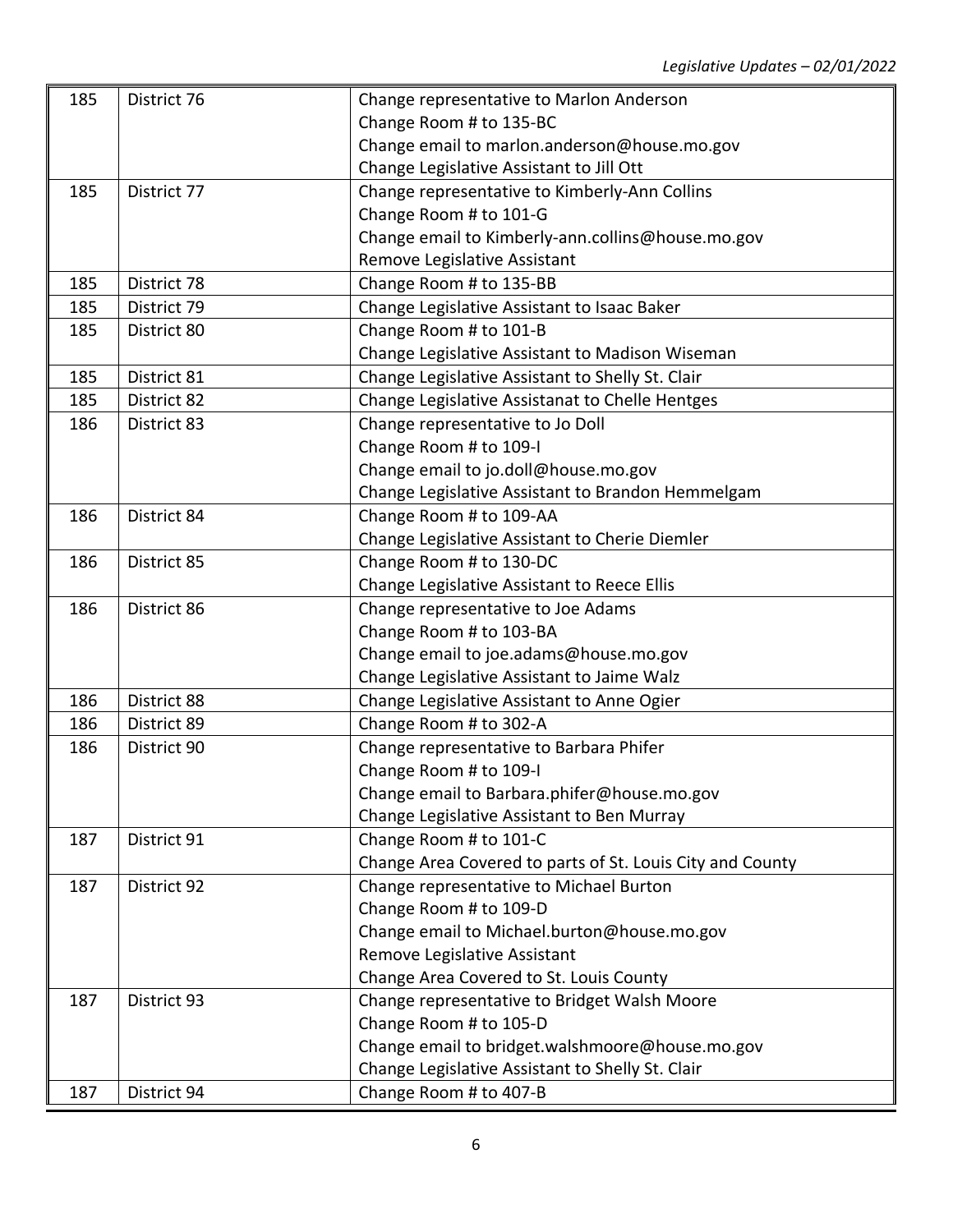| 187 | District 95                  | Change Room # to 235-BA                                            |
|-----|------------------------------|--------------------------------------------------------------------|
|     |                              | Change Legislative Assistant to Holly Foster                       |
| 187 | District 96                  | Change Room # to 315                                               |
|     |                              | Change Legislative Assistant to Shayla Brock                       |
| 187 | District 97                  | Change Room # to 118-CB                                            |
|     |                              | Change Legislative Assistant to Seth York                          |
| 187 | District 98                  | Change Room # to 303-B                                             |
|     |                              | Add email shamed.dogan@house.mo.gov                                |
| 188 | District 99                  | Change Legislative Assistant to Courtney Bullard                   |
| 188 | District 100                 | Change Room # to 408-A                                             |
| 188 | District 101                 | Change Room # to 304-B                                             |
| 188 | District 102                 | Change Legislative Assistant to Dorothy Berry                      |
| 188 | District 105                 | Change Room # to 408-B                                             |
| 188 | District 106                 | Change representative to Adam Schwadron                            |
|     |                              | Change Room # to 116-4                                             |
|     |                              | Change email to adam.schwadron@house.mo.gov                        |
|     |                              | Change Legislative Assistant to Duell Lauderdale                   |
| 189 | District 107                 | Change Room # to 411-A                                             |
| 189 | District 108                 | Change representative to Vacant                                    |
|     |                              | Change Room # to 311                                               |
|     |                              | Remove email                                                       |
| 189 | District 109                 | Change Room # to 118-CA                                            |
|     |                              | Remove Legislative Assistant                                       |
| 189 | District 110                 | Change Room # to 404-A                                             |
| 189 | District 111                 | Change Room # to 313-3                                             |
| 189 | District 112                 | Change Room # to 308                                               |
|     |                              | Add email rob.vescovo@house.mo.gov                                 |
|     |                              | Change Legislative Assistant to Lisa Bondurant                     |
| 189 | District 113                 | Change Room # to 313-I                                             |
| 189 | District 114                 | Change representative to Vacant                                    |
|     |                              | Change Room # to 316                                               |
|     |                              | Remove email                                                       |
| 190 | District 115                 | Change representative to Cyndi Buchheit-Courtway                   |
|     |                              | Change Room # to 236-B                                             |
|     |                              | Change email to Cyndi.buchheitcourtway@house.mo.gov                |
|     |                              | Change Legislative Assistant to Aubrey Coker                       |
| 190 | District 118                 | Change Room # to 201-B                                             |
|     | <b>Missouri State Senate</b> |                                                                    |
| 193 | District 1                   | Change state senator to Doug Beck                                  |
|     |                              | Change Room # to 328                                               |
|     |                              | Change Legislative Assistant to Lisa Etter and Lillian A. Williams |
| 193 | District 2                   | Change Room # to 416                                               |